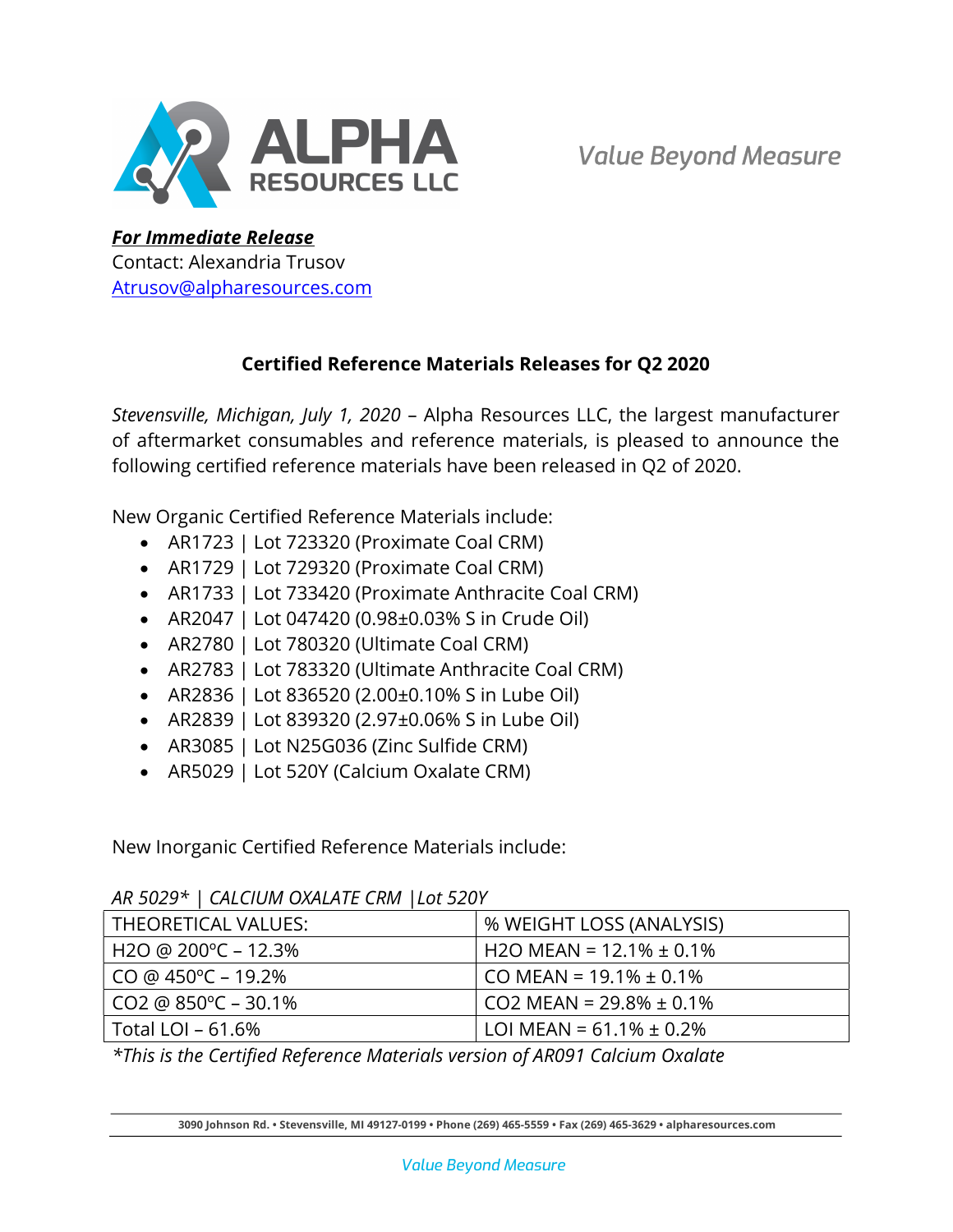

#### AR 4016 | CARBON AND SULFUR IN SOIL CRM | Lot 320Q

| % CARBON                          | % SULFUR                          |
|-----------------------------------|-----------------------------------|
| $MEAN = 2.05$                     | $MEAN = 2.05$                     |
| Expanded Uncertainty = $\pm$ 0.14 | Expanded Uncertainty = $\pm$ 0.09 |
| (k=2, @ 95% confidence) (n=30)    | (k=2, @ 95% confidence) (n=34)    |

#### AR 3085 | ZINC SULFIDE CRM | Lot N25G036

| % SULFUR (by purity)               | % SULFUR (by analysis)           |
|------------------------------------|----------------------------------|
| MEAN = 3.29%                       | $MEAN = 32.9\%$                  |
| Expanded Uncertainty = $\pm$ 0.003 | Expanded Uncertainty = $\pm$ 1.1 |
| Purity = 99.99%                    | (k=2.07, 95% confidence) (n=23)  |

### KED 1025 | OXYGEN & NITROGEN IRON POWDER CRM |Lot 419E

| % OXYGEN                             | % NITROGEN                           |
|--------------------------------------|--------------------------------------|
| $MEAN = 0.91$                        | $MEAN = 0.0133$                      |
| Standard Deviation = $\pm$ 0.04      | Standard Deviation = $\pm$ 0.0013    |
| Expanded Uncertainty = $\pm$ 0.08    | Expanded Uncertainty = $\pm$ 0.0037  |
| (k=2, @ 95% confidence limit) (n=47) | (k=2, @ 95% confidence limit) (n=46) |

### AR 890 | STAINLESS STEEL PIN CRM |Lot 320M

| % CARBON                             | % SULFUR                                                       |
|--------------------------------------|----------------------------------------------------------------|
| $MEAN = 0.110$                       | $MEAN = 0.0046$                                                |
| Standard Deviation = $\pm$ 0.001     | Standard Deviation = $\pm$ 0.0003                              |
| Expanded Uncertainty = $\pm$ 0.003   | Expanded Uncertainty = $\pm$ 0.0006                            |
| (k=2, @ 95% confidence limit) (n=31) | $(k=2, \text{ } \textcircled{e} 95\%$ confidence limit) (n=32) |

### AR 662 | OXYGEN & NITROGEN STAINLESS STEEL PIN CRM |Lot 919B

| % OXYGEN                            | % NITROGEN                         |
|-------------------------------------|------------------------------------|
| $MEAN = 0.0026$                     | $MEAN = 0.073$                     |
| Standard Deviation = $\pm$ 0.0002   | Standard Deviation = $\pm$ 0.001   |
| Expanded Uncertainty = $\pm$ 0.0005 | Expanded Uncertainty = $\pm$ 0.002 |
| (k=2, @ 95% confidence) (n=34)      | (k=2, @ 95% confidence) (n=34)     |

3090 Johnson Rd. • Stevensville, MI 49127-0199 • Phone (269) 465-5559 • Fax (269) 465-3629 • alpharesources.com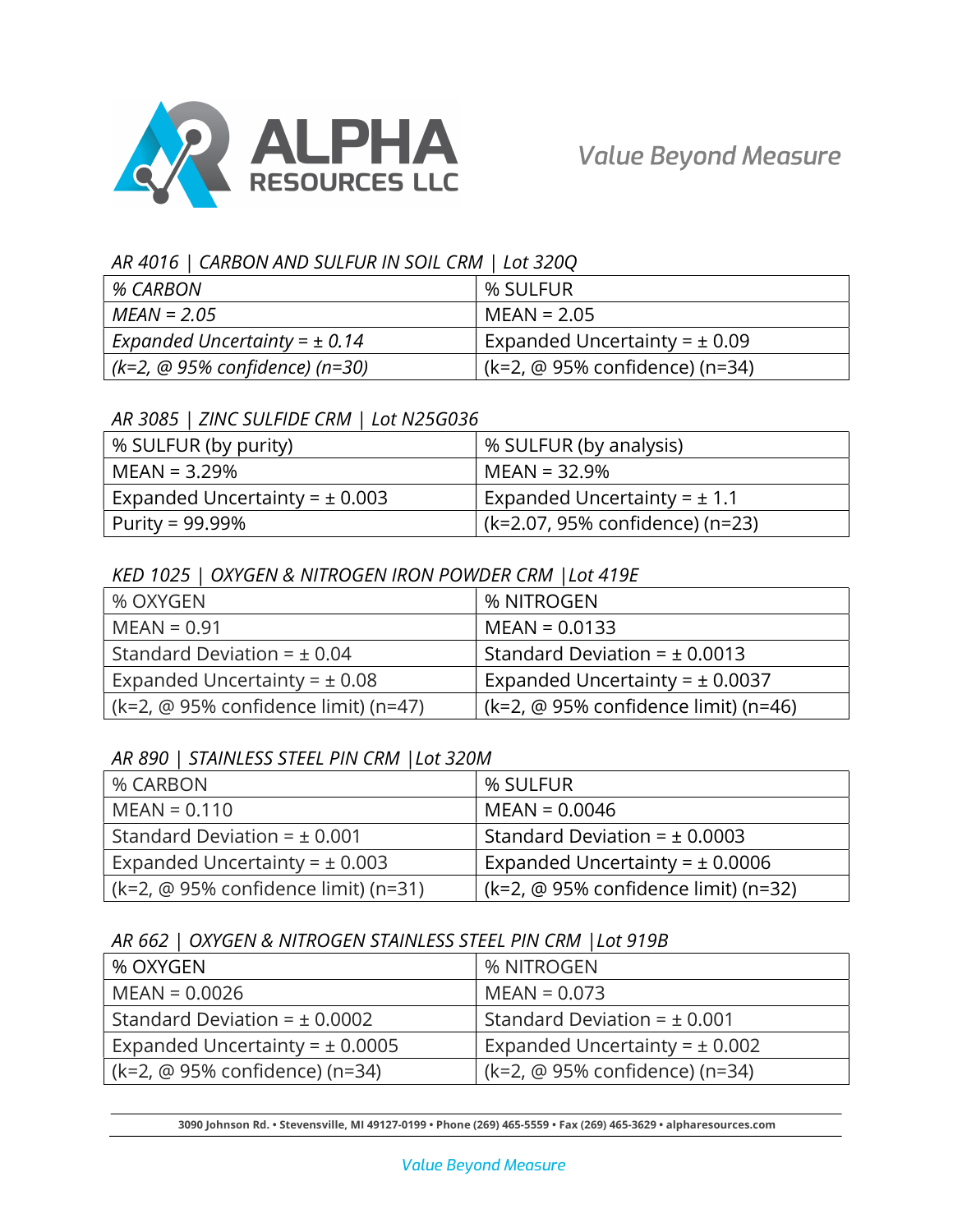

### AR 648 |HYDROGEN, OXYGEN & NITROGEN TITANIUM REFERENCE CRM | Lot 1219A

| % OXYGEN                            | % NITROGEN                   | % HYDROGEN                          |
|-------------------------------------|------------------------------|-------------------------------------|
| $MEAN = 0.115$                      | $MEAN = 0.0060$              | $MEAN = 0.0153$                     |
| Standard Deviation = $\pm$          | Standard Deviation = $\pm$   | Standard Deviation = $\pm$          |
| 0.005                               | 0.0008                       | 0.0004                              |
| Expanded Uncertainty = $\pm$        | Expanded Uncertainty = $\pm$ | Expanded Uncertainty = $\pm$        |
| 0.012                               | 0.0017                       | 0.0008                              |
| $(k=2, \text{ @ } 95\%$ confidence) | (k=2, @ 95% confidence)      | $(k=2, \text{ @ } 95\%$ confidence) |
| $(n=34)$                            | $(n=30)$                     | $(n=32)$                            |

### AR 645 | OXYGEN & NITROGEN STAINLESS STEEL PIN CRM |Lot 1119B

| % OXYGEN                            | % NITROGEN                          |
|-------------------------------------|-------------------------------------|
| $MEAN = 0.0035$                     | $MEAN = 0.0089$                     |
| Standard Deviation = $\pm$ 0.0004   | Standard Deviation = $\pm$ 0.0004   |
| Expanded Uncertainty = $\pm$ 0.0009 | Expanded Uncertainty = $\pm$ 0.0009 |
| (k=2, @ 95% confidence) (n=34)      | (k=2, @ 95% confidence) (n=45)      |

## AR 586 | TITANIUM CRM |Lot 120D

| % CARBON                           | % HYDROGEN                                |
|------------------------------------|-------------------------------------------|
| $MEAN = 0.020$                     | $MEAN = 0.0019$                           |
| Standard Deviation = $\pm$ 0.001   | Standard Deviation = $\pm$ 0.0005         |
| Expanded Uncertainty = $\pm$ 0.003 | Expanded Uncertainty = $\pm$ 0.0005       |
| (k=2, @ 95% confidence) (n=30)     | $(k=2, \text{ @ }95\%$ confidence) (n=34) |

## AR 315 | CAST IRON CRM |Lot 220H

| % CARBON                          | % SULFUR                           |
|-----------------------------------|------------------------------------|
| $MEAN = 3.08$                     | $MEAN = 0.108$                     |
| Standard Deviation = $\pm$ 0.03   | Standard Deviation = $\pm$ 0.004   |
| Expanded Uncertainty = $\pm$ 0.07 | Expanded Uncertainty = $\pm$ 0.010 |
| (k=2, @ 95% confidence) (n=31)    | (k=2, @ 95% confidence) (n=34)     |

3090 Johnson Rd. • Stevensville, MI 49127-0199 • Phone (269) 465-5559 • Fax (269) 465-3629 • alpharesources.com